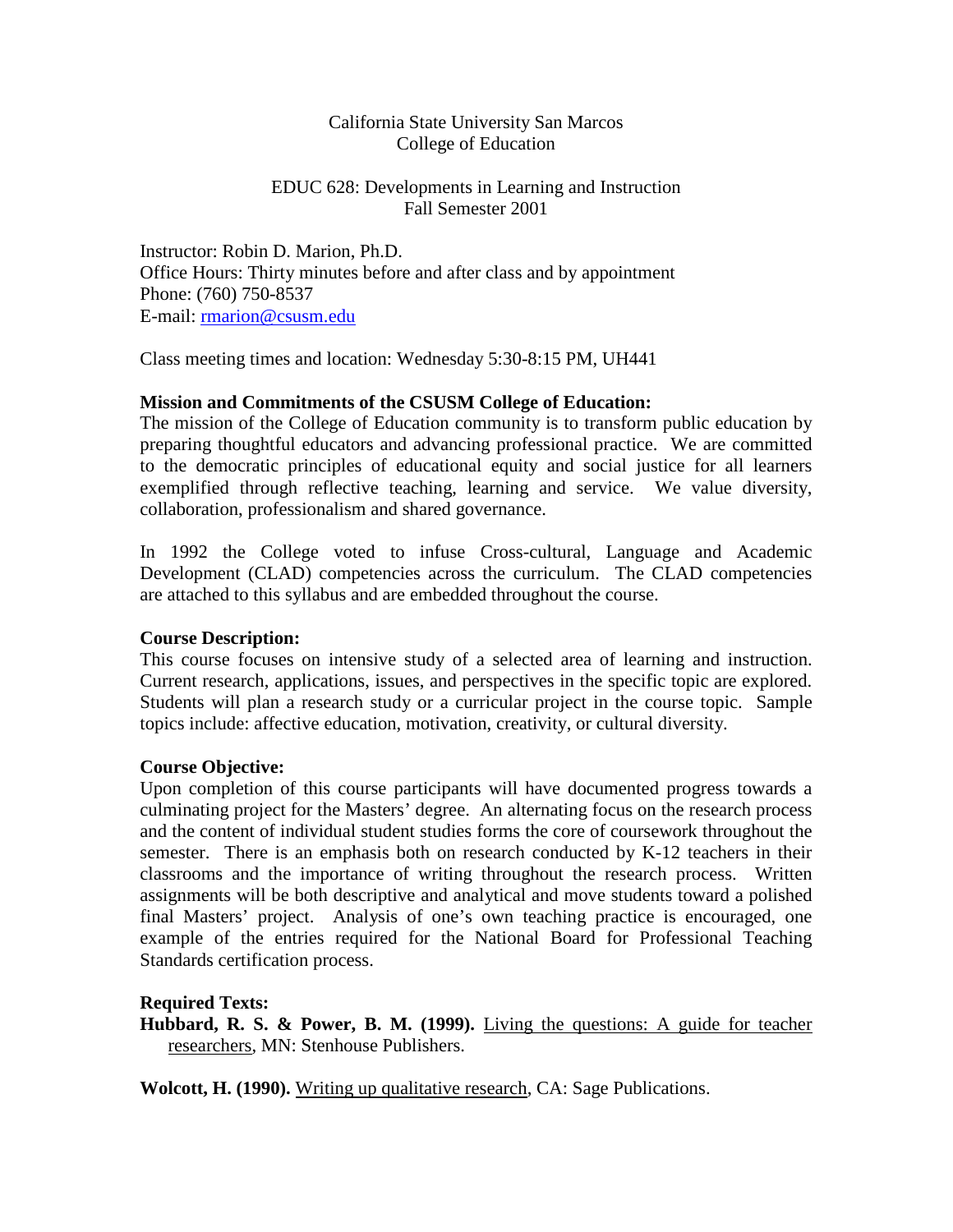### **Recommended Reading:**

In order to stay updated regarding educational issues that impact learning and instruction, you are urged to read current publications in the field. Some examples include: *Educational Leadership, Language Arts, Science and Children, Democracy & Education, Phi Delta Kappan,* and *Rethinking Schools.* These and similar publications will be very helpful as you complete the assignments for this course.

### **Attendance Policy:**

Due to the interactive nature of courses in the College and the value placed on the contributions of every student, you are expected to prepare for, attend and participate in all classes. For extenuating circumstances contact the instructor before you miss class and make arrangements to make up what you have missed.

#### **Accommodations for Disabilities:**

Students requiring reasonable accommodations need to contact Disabled Student Services in order to make the necessary arrangements. Located in Craven Hall, Room 5025A, they can be reached by phone at (760) 750-4905 or (760) 750-4909 (TDD users).

#### **Plagiarism:**

All work completed for this class must be of your own design. When relying on supporting documents authored or created by others, cite them clearly and completely using American Psychological Association (APA) style format (APAStyle.org). Failure to credit others and create original work of your own may result in a failing grade.

## **Tentative Class Schedule**

 $(P = process and C = content)$ 

*Readings are in italics next to the date you should have* **completed** *the reading.*  **Assignments are in bold next to the date they are** *due***.**

#### **Wherever you go, there you are…**

| Aug 29 ( $P&C$ ) | Course introduction                                                                                                            |
|------------------|--------------------------------------------------------------------------------------------------------------------------------|
|                  | Starting from where you are                                                                                                    |
|                  | Anatomy of a Masters' project                                                                                                  |
|                  | What a Masters' student needs/rubric development for content sessions                                                          |
|                  | Form study/facilitation groups, discuss peer readings                                                                          |
| Sept $5(P)$      | Writing as you go, getting going                                                                                               |
|                  | Teacher research, evolving questions                                                                                           |
|                  | Rubric development for project drafts                                                                                          |
|                  | Read Hubbard & Powers Ch. $1 & 2 p$ . 0-46 and Wolcott p. 0-36                                                                 |
|                  | Group 1: each brings 7 copies of a journal article/book excerpt<br>(4-8p.) related to the content of your study for next week. |
| Sept $12(C)$     | Group 1: Focus on classroom research                                                                                           |
|                  | Peer readings                                                                                                                  |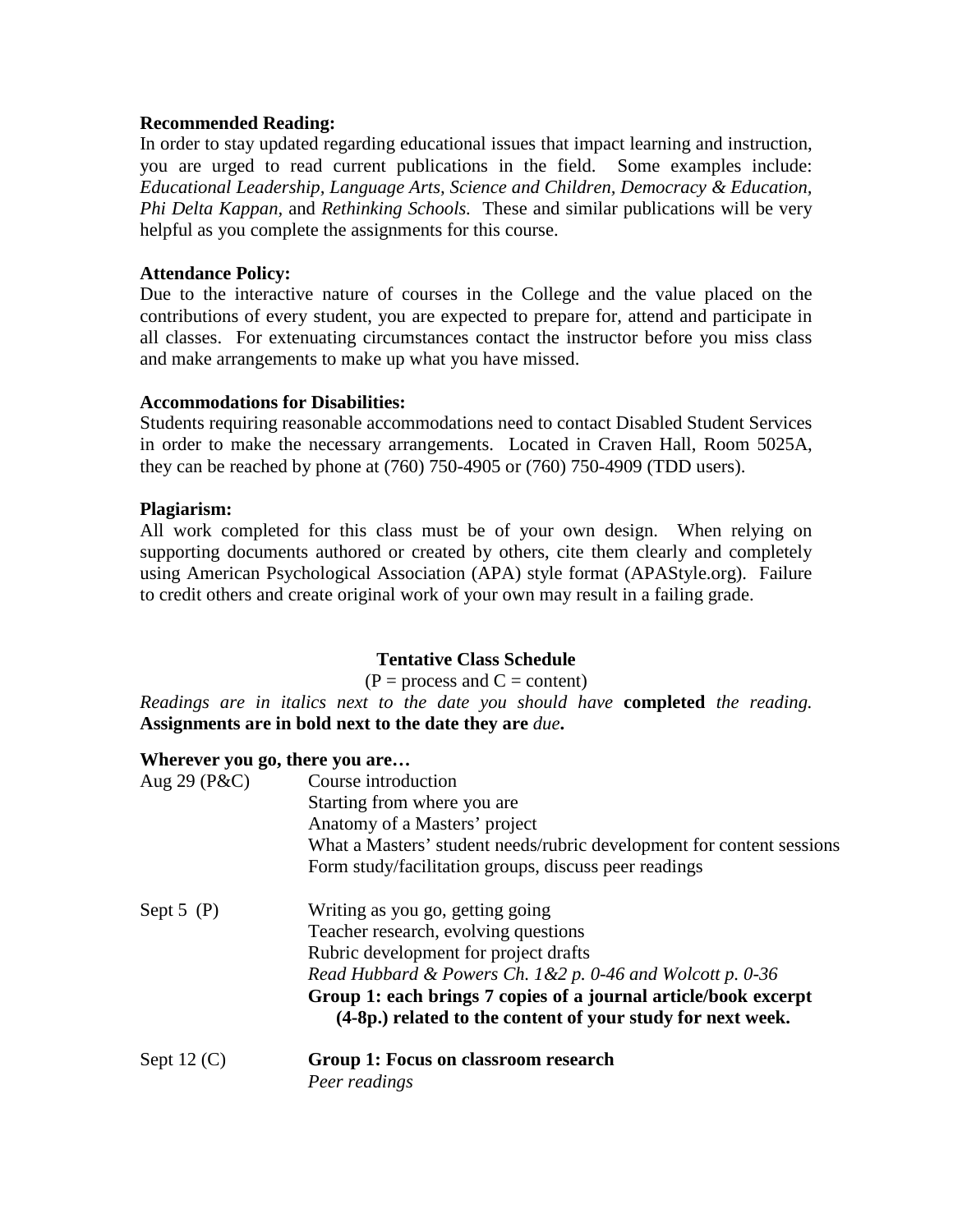| Sept $19(P)$              | What counts as data?                                                                                                           |
|---------------------------|--------------------------------------------------------------------------------------------------------------------------------|
|                           | Peer response to draft one                                                                                                     |
|                           | Three to ten page draft of project due, four copies (self,                                                                     |
|                           | instructor and two peers) to share in class.                                                                                   |
|                           | Group 2: each brings 7 copies of a journal article/book excerpt<br>(4-8p.) related to the content of your study for next week. |
| <b>Seeking Patterns</b>   |                                                                                                                                |
| Sept 26 $(C)$             | Group 2: Focus on classroom research                                                                                           |
|                           | Peer readings                                                                                                                  |
| Oct $3(P)$                | Making meaning                                                                                                                 |
|                           | Read Hubbard & Power Ch. 5, p.117-160                                                                                          |
|                           | Bring a sample of your study data                                                                                              |
|                           | Group 1: each brings 7 copies of a journal article/book excerpt<br>(4-8p.) related to the content of your study for next week. |
| Oct 10 $(C)$              | Group 1: Focus on classroom research                                                                                           |
|                           | Peer readings                                                                                                                  |
| Oct 17 (P)                | Revisiting data – Displaying for patterns                                                                                      |
|                           | What's an annotated citation? APA format? Web: APAstyle.org                                                                    |
|                           | Locating fugitive literature—teacher studies (locate and choose                                                                |
|                           | two to read and share for 10/31)                                                                                               |
|                           | Bring data to analyze and display<br>Group 2: each brings 7 copies of a journal article/book excerpt                           |
|                           | (4-8p.) related to the content of your study for next week.                                                                    |
|                           | Read Hubbard & Power Ch. 6, p. 161-178                                                                                         |
| Oct 24 $(C)$              | Group 2: Focus on classroom research                                                                                           |
|                           | Peer readings                                                                                                                  |
| <b>Making Connections</b> |                                                                                                                                |
| Oct 31 (P&C)              | What practitioners tell us                                                                                                     |
|                           | Share teacher studies selected 10/17                                                                                           |
|                           | Group 1: each brings 7 copies of a journal article/book excerpt<br>(4-8p.) related to the content of your study for next week. |
|                           | Ten annotated citations using APA format are due, at least half<br>authored in part by classroom teachers.                     |
| Nov $7(C)$                | Group 1: Focus on classroom research                                                                                           |
|                           | Peer readings                                                                                                                  |
| Nov 14 $(P)$              | Writing some more                                                                                                              |
|                           | Read Hubbard & Power Ch. 7, p. 179-204                                                                                         |